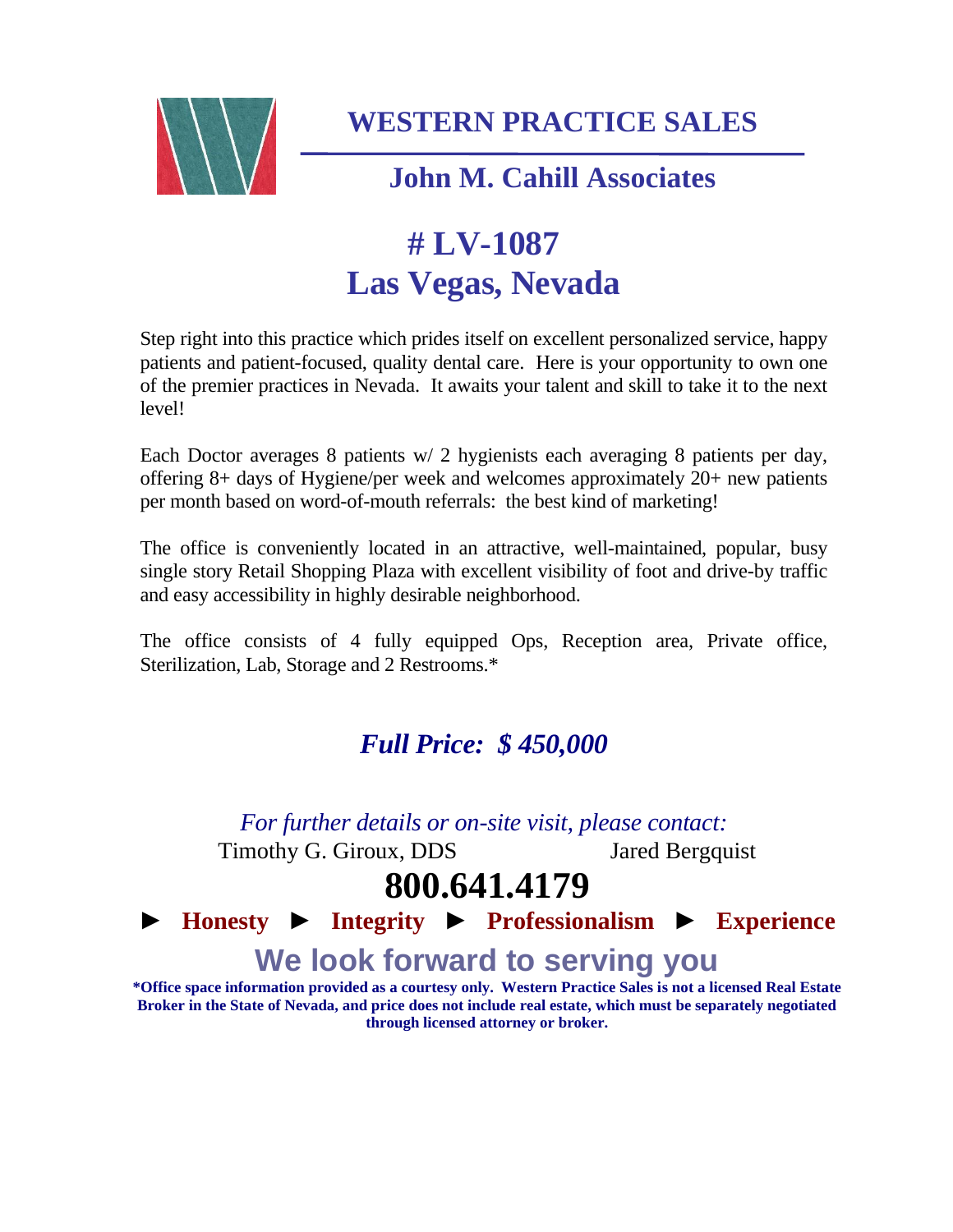**# LV-1087 WESTERN PRACTICE SALES / JOHN CAHILL ASSOCIATES \$ 450,000**

### **PRACTICE INFORMATION SHEET**

### **OFFICE OPERATION INFORMATION**

|                        | <b>SUN</b>                                  | <b>MON</b> | TUE     | WED                         | <b>THUR</b> | <b>FRI</b>        | <b>SAT</b> |
|------------------------|---------------------------------------------|------------|---------|-----------------------------|-------------|-------------------|------------|
| <b>Office Hours</b>    |                                             | $8 - 4$    | $8 - 4$ | $8 - 4$                     |             | $8 - 4$           |            |
| Doctor's Hours         |                                             | $8 - 4$    | $8 - 4$ | $8 - 4$                     |             | $8 - 4$           |            |
| Associate's Hours      |                                             | $8 - 4$    | $8 - 4$ | $8 - 4$                     |             | $8 - 4$           |            |
| <b>Hygienist Hours</b> |                                             | $8 - 4$    | $8 - 4$ | $8 - 4$                     |             | $8 - 4$           |            |
| Type of Practice:      | <b>General</b>                              |            |         | Reason for Selling:         |             | <b>Retirement</b> |            |
| Years established:     | Since $2003 \left( ~17 \text{ yrs} \right)$ |            |         | Days worked past 12 months: |             | $\sim$ 190+ days  |            |

#### **OFFICE SPACE & LEASE INFORMATION**

#### **\*WESTERN PRACTICE SALES IS NOT A LICENSED REAL ESTATE BROKER IN THE STATE OF NEVADA. OFFICE SPACE & LEASE INFORMATION BELOW PROVIDED TO BUYERS AS A COURTESY ONLY, AND ARE NOT INCLUDED IN PURCHASE TERMS. BUYERS ARE RESPONSIBLE FOR HIRING THEIR OWN ATTORNEY OR BROKER TO NEGOTIATE REAL ESTATE, INCLUDING LEASE TERMS.**

| Is the building/suite owned?                                                                                                                                                                           | N <sub>0</sub>               |                         | Is building available for purchase?            |                | N/A                  |                |
|--------------------------------------------------------------------------------------------------------------------------------------------------------------------------------------------------------|------------------------------|-------------------------|------------------------------------------------|----------------|----------------------|----------------|
| Is the space leased?                                                                                                                                                                                   | Yes                          | Is lease renewable?     | <b>Yes</b>                                     |                | Is lease assignable? | <b>Yes</b>     |
| Term of Lease:                                                                                                                                                                                         | $3 \text{ yrs}$ w/ 3 options | <b>Expiration date:</b> |                                                |                |                      |                |
| Do you share space with another dentist?<br><b>Yes, Partner</b>                                                                                                                                        |                              |                         |                                                |                |                      |                |
| Rent per month                                                                                                                                                                                         | \$3,100.00/month             |                         | Common area, maintenance fees /taxes included? |                |                      | <b>Yes</b>     |
| If not included, current amount paid?                                                                                                                                                                  | N/A                          |                         | Are utilities included?                        | N <sub>0</sub> |                      |                |
| Is the rent considered above, below or at fair market value?                                                                                                                                           |                              |                         | <b>Below Market</b>                            |                |                      |                |
| Type of Building:                                                                                                                                                                                      | Condo                        | Free-standing           | Professional                                   |                | <b>Retail Center</b> | X              |
| Office Square footage:                                                                                                                                                                                 | <i>*See note above</i>       | Carpet?                 | N <sub>0</sub>                                 |                | Air conditioning?    | Yrd            |
| Number of fully equipped ops: 4                                                                                                                                                                        |                              |                         | Plumbed for additional ops?                    | N <sub>0</sub> |                      |                |
| Reception area:<br>Yes                                                                                                                                                                                 | Dark room:                   | N <sub>0</sub>          | Doctor's office:                               | Yes            | Lab:                 | <b>Yes</b>     |
| Business office: No                                                                                                                                                                                    | Restrooms:                   | Yes, 2                  | Sterilization:                                 | <b>Yes</b>     | Storage:             | <b>Yes</b>     |
| Digital X-ray:<br>Yes                                                                                                                                                                                  | N <sub>0</sub><br>Cerec:     | <b>Yes</b><br>Laser:    | Intra-oral Camera: Yes                         |                | 3D Imager:           | N <sub>0</sub> |
| Description of office building, Location and<br>Attractive, well-maintained, single-story building<br>W<br>ample<br>attributes of practice (a brief description):<br>parking in desirable neighborhood |                              |                         |                                                |                |                      |                |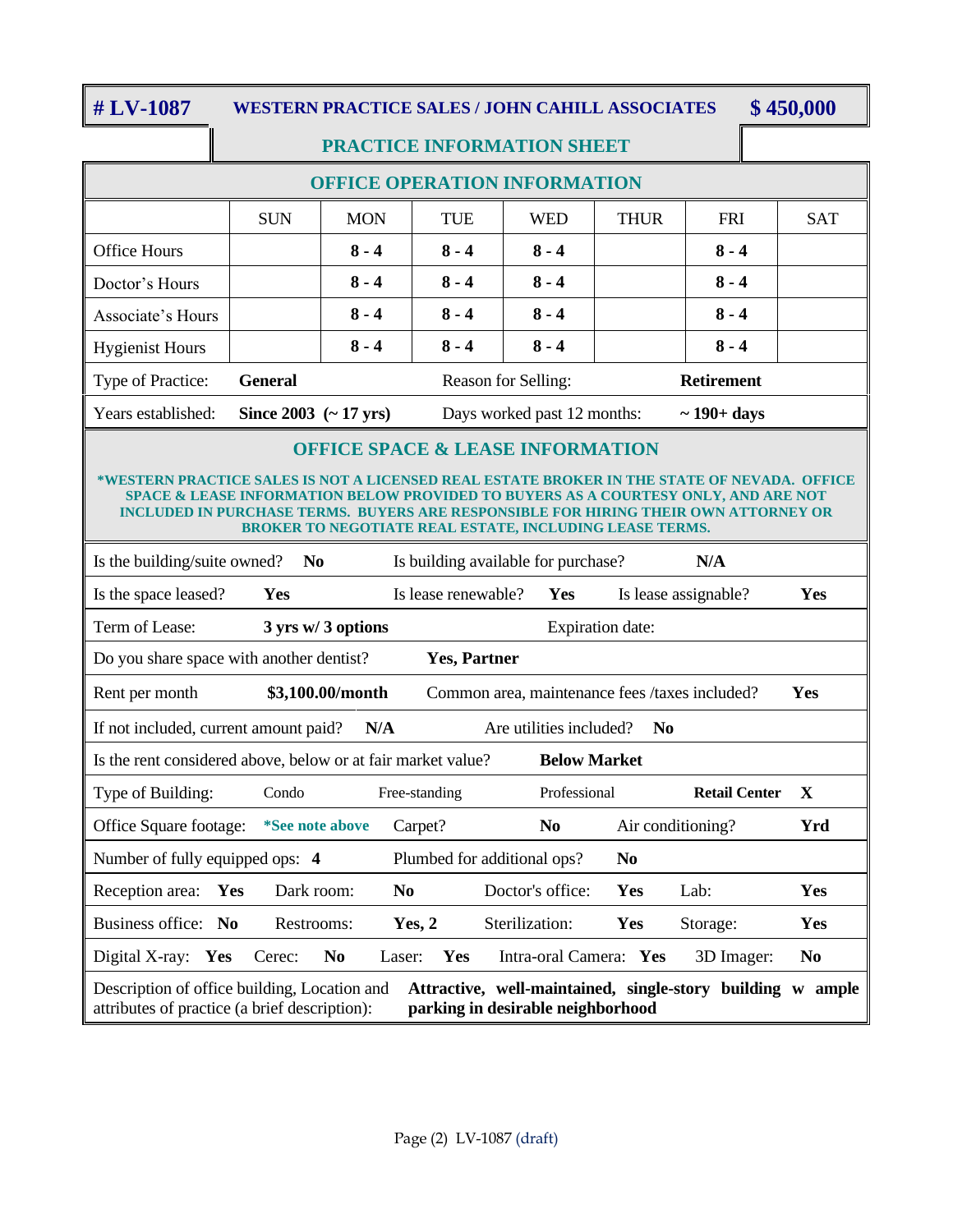| <b>PATIENT DEMOGRAPHICS</b>                                                                                                                                                                                                                                                                                                                    |                                                                                          |                |                         |                                  |     |              |                                                                                          |                |
|------------------------------------------------------------------------------------------------------------------------------------------------------------------------------------------------------------------------------------------------------------------------------------------------------------------------------------------------|------------------------------------------------------------------------------------------|----------------|-------------------------|----------------------------------|-----|--------------|------------------------------------------------------------------------------------------|----------------|
| Breakdown of Service/Procedures as a percentage of Collections:                                                                                                                                                                                                                                                                                |                                                                                          |                |                         |                                  |     |              |                                                                                          |                |
| Preventative/Hygiene                                                                                                                                                                                                                                                                                                                           | <b>10</b>                                                                                | Diagnostic     | 15                      | Adjunctive                       |     | $\mathbf{1}$ | Dentures                                                                                 | 0              |
| <b>General Operative</b>                                                                                                                                                                                                                                                                                                                       | 30                                                                                       | Endo           | 3                       | Ortho/TMJ                        |     | 21           | Perio                                                                                    | 8              |
| <b>Oral Surgery</b>                                                                                                                                                                                                                                                                                                                            | 3                                                                                        | Cosmetic       | $\overline{\mathbf{4}}$ | Crown/Bridge                     |     | $\mathbf{3}$ | Implant                                                                                  | $\overline{2}$ |
| What services/procedures are referred out? (i.e. Oral Surgery, Endo, Perio, Ortho, Pedo)                                                                                                                                                                                                                                                       |                                                                                          |                |                         |                                  |     |              |                                                                                          |                |
| Refer Complex Perio (most), Oral Surgery, Endo (very little), Difficult Pedo Behavioral Management                                                                                                                                                                                                                                             |                                                                                          |                |                         |                                  |     |              |                                                                                          |                |
| Type of patients as a percentage of Collections:                                                                                                                                                                                                                                                                                               |                                                                                          |                |                         |                                  |     |              |                                                                                          |                |
| Private Pay 50 Insurance/PPO 40 Medicaid Capitation (HMO) NPD (Culinary) 10                                                                                                                                                                                                                                                                    |                                                                                          |                |                         |                                  |     |              |                                                                                          |                |
| Does your practice participate in "Care Credit"?                                                                                                                                                                                                                                                                                               |                                                                                          |                |                         | Yes                              |     |              |                                                                                          |                |
| List Preferred Provider, Health Care Provider and Capitation Plans now in place:                                                                                                                                                                                                                                                               |                                                                                          |                |                         |                                  |     |              |                                                                                          |                |
| Delta Dental, MetLife, Diversified, Teachers, Preferred                                                                                                                                                                                                                                                                                        |                                                                                          |                |                         |                                  |     |              |                                                                                          |                |
| Number to be defined by Buyer's Due Diligence Process*<br><b>Estimated Number of Active Patient Files:</b>                                                                                                                                                                                                                                     |                                                                                          |                |                         |                                  |     |              |                                                                                          |                |
| *SELLER IN NO WAY WARRANTS THE EXACT ACCURACY OF PATIENT FILES. IT IS THE BUYER'S<br><b>RESPONSIBILITY TO DEFINE AND VERIFY ACTIVE PATIENT</b><br><b>CE VALUE</b><br>IS PREDOMINANTLY DETERMINED BY SELLER'S COLLECTIONS.  SELLER'S COLLECTIONS CAN BE<br><b>INDICATIVE OF THE NUMBER OF ACTIVE PATIENTS AND TYPE OF PROCEDURES PERFORMED.</b> |                                                                                          |                |                         |                                  |     |              |                                                                                          |                |
| Average number of New Patients per month for past 12 months:<br>$~1 - 20 +$                                                                                                                                                                                                                                                                    |                                                                                          |                |                         |                                  |     |              |                                                                                          |                |
| Average number of patients per day?                                                                                                                                                                                                                                                                                                            |                                                                                          |                |                         | Per-Doctor:                      | 8x2 |              | Per-Hygienist:                                                                           | 8x2            |
| Hygiene days per week:                                                                                                                                                                                                                                                                                                                         |                                                                                          | $8 + days$     |                         |                                  |     |              |                                                                                          |                |
| Average age of patients:                                                                                                                                                                                                                                                                                                                       |                                                                                          |                |                         | Mid Family Range: $\sim$ 40+ yrs |     |              |                                                                                          |                |
| Does the office have Nitrous Oxide?                                                                                                                                                                                                                                                                                                            |                                                                                          | N <sub>0</sub> |                         |                                  |     |              |                                                                                          |                |
| Type of recall system used?                                                                                                                                                                                                                                                                                                                    |                                                                                          |                | Prescheduling           |                                  |     |              |                                                                                          |                |
| Number of recalls per month?                                                                                                                                                                                                                                                                                                                   |                                                                                          | $~1 - 250 +$   |                         |                                  |     |              |                                                                                          |                |
|                                                                                                                                                                                                                                                                                                                                                | <b>Internal Marketing: word-of-mouth referrals</b><br>What types of Practice Promotions? |                |                         |                                  |     |              |                                                                                          |                |
| Phone Book Advertising? *                                                                                                                                                                                                                                                                                                                      | N <sub>0</sub>                                                                           |                |                         |                                  |     |              | * Phone book advertising contracts will be the responsibility of buyer after transition. |                |